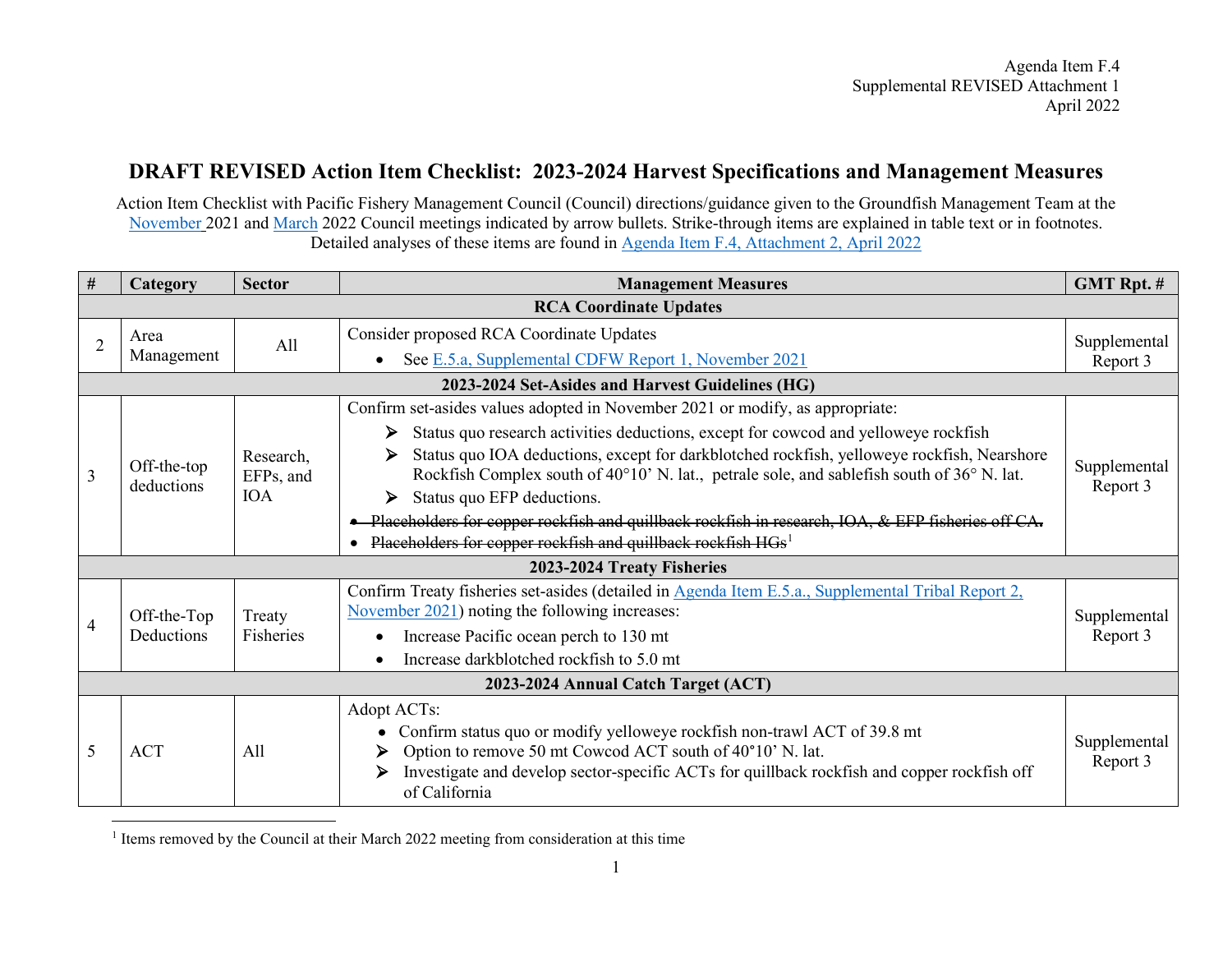| 2023-2024 Allocations, and Harvest Guidelines (HG) |                                       |                     |                                                                                                                                                                                                                                                                                                                                                                                                                                                                                                                                                                                                                                                                                                                                                                                                                                                                                                                                                                                                                                                                                                                                                                                                                                                                                                                                                            |                          |
|----------------------------------------------------|---------------------------------------|---------------------|------------------------------------------------------------------------------------------------------------------------------------------------------------------------------------------------------------------------------------------------------------------------------------------------------------------------------------------------------------------------------------------------------------------------------------------------------------------------------------------------------------------------------------------------------------------------------------------------------------------------------------------------------------------------------------------------------------------------------------------------------------------------------------------------------------------------------------------------------------------------------------------------------------------------------------------------------------------------------------------------------------------------------------------------------------------------------------------------------------------------------------------------------------------------------------------------------------------------------------------------------------------------------------------------------------------------------------------------------------|--------------------------|
| $\#$                                               | Category                              | <b>Sector</b>       | <b>Management Measures</b>                                                                                                                                                                                                                                                                                                                                                                                                                                                                                                                                                                                                                                                                                                                                                                                                                                                                                                                                                                                                                                                                                                                                                                                                                                                                                                                                 | <b>GMT Rpt. #</b>        |
| 6                                                  | Two Year<br>Allocations               | Trawl/Non-<br>Trawl | Adopt preliminary 2-year trawl/non-trawl allocations, as appropriate, for:<br>Big skate -95 percent trawl, 5 percent non-trawl<br>Bocaccio south of $40^{\circ}10'$ N. lat. - 39 percent trawl, 61 percent non-trawl<br>Canary rockfish: -72.3 percent trawl, 27.7 percent non-trawl<br>Cowcod south of 40°10' N. lat. -36 percent trawl, 64 percent non-trawl<br>Lingcod south of $40^{\circ}10'$ N. lat. $-40$ percent trawl; 60 percent non-trawl<br>$\bullet$<br>Longnose skate $-90$ percent trawl, 10 percent non-trawl<br>Minor Shelf Rockfish north of $40^{\circ}10'$ N. lat. $-60.2$ percent trawl, 39.8 percent non-trawl<br>$\bullet$<br>Minor Shelf Rockfish south of $40^{\circ}10'$ N. lat. $-12.2$ percent trawl, 87.8 percent non-trawl<br>$\bullet$<br>Petrale sole – 30 mt non-trawl, remainder trawl<br>Slope Rockfish Complex south of $40^{\circ}$ 10' N. lat.,- custom sharing approach<br>Blackgill rockfish - 41 percent trawl, 59 percent non-trawl<br>$\circ$<br>"Other slope" rockfish - 91 percent trawl, 9 percent non-trawl<br>Widow rockfish - 400 mt non-trawl, remainder trawl<br>Yelloweye rockfish - 8 percent trawl, 92 percent non-trawl                                                                                                                                                                             | Supplemental<br>Report 3 |
| 6b                                                 | Rebuilding<br>Species<br>Allocations  | All                 | Confirm yelloweye rockfish allocations                                                                                                                                                                                                                                                                                                                                                                                                                                                                                                                                                                                                                                                                                                                                                                                                                                                                                                                                                                                                                                                                                                                                                                                                                                                                                                                     | Supplemental<br>Report 3 |
| $\overline{7}$                                     | Amendment<br>21 Allocation<br>Changes | Trawl/Non-<br>Trawl | Adopt preliminary Amendment 21 species allocations, as appropriate, for:<br>Arrowtooth flounder - 95 percent trawl, 5 percent non-trawl<br>Chilipepper rockfish south of $40^{\circ}10'$ N. lat. $-75$ percent trawl, 25 percent non-trawl<br>Darkblotched rockfish - 95 percent trawl, 5 percent non-trawl<br>Dover sole – 95 percent trawl, 5 percent non-trawl<br>$\bullet$<br>English sole - 95 percent trawl, 5 percent non-trawl<br>$\bullet$<br>Lingcod north of 40°10' N. lat. - 45 percent trawl, 55 percent non-trawl<br>$\bullet$<br>Longspine thornyhead north of $34^{\circ}$ 27' N. lat. - 95 percent trawl, 5 percent non-trawl<br>Other flatfish - 90 percent trawl, 10 percent non-trawl<br>Pacific cod - 95 percent trawl, 5 percent non-trawl<br>$\bullet$<br>Pacific ocean perch - 95 percent trawl 5 percent non-trawl<br>$\bullet$<br>Sablefish south of 36° N. lat. - 42 percent trawl, 58 percent non-trawl<br>$\bullet$<br>Shortspine thornyhead north of $34^{\circ}$ 27' N. lat. $-50$ mt trawl, remainder non-trawl<br>Shortspine thornyhead south of $34^{\circ}$ 27' N. lat. - 95 percent trawl, 5 percent non-trawl<br>$\bullet$<br>Slope Rockfish Complex north of 40°10' N. lat. - 81 percent trawl, 19 percent non-trawl<br>Splitnose rockfish south of $40^{\circ}10'$ N. lat. $-95$ percent trawl, 5 percent non-trawl | Supplemental<br>Report 3 |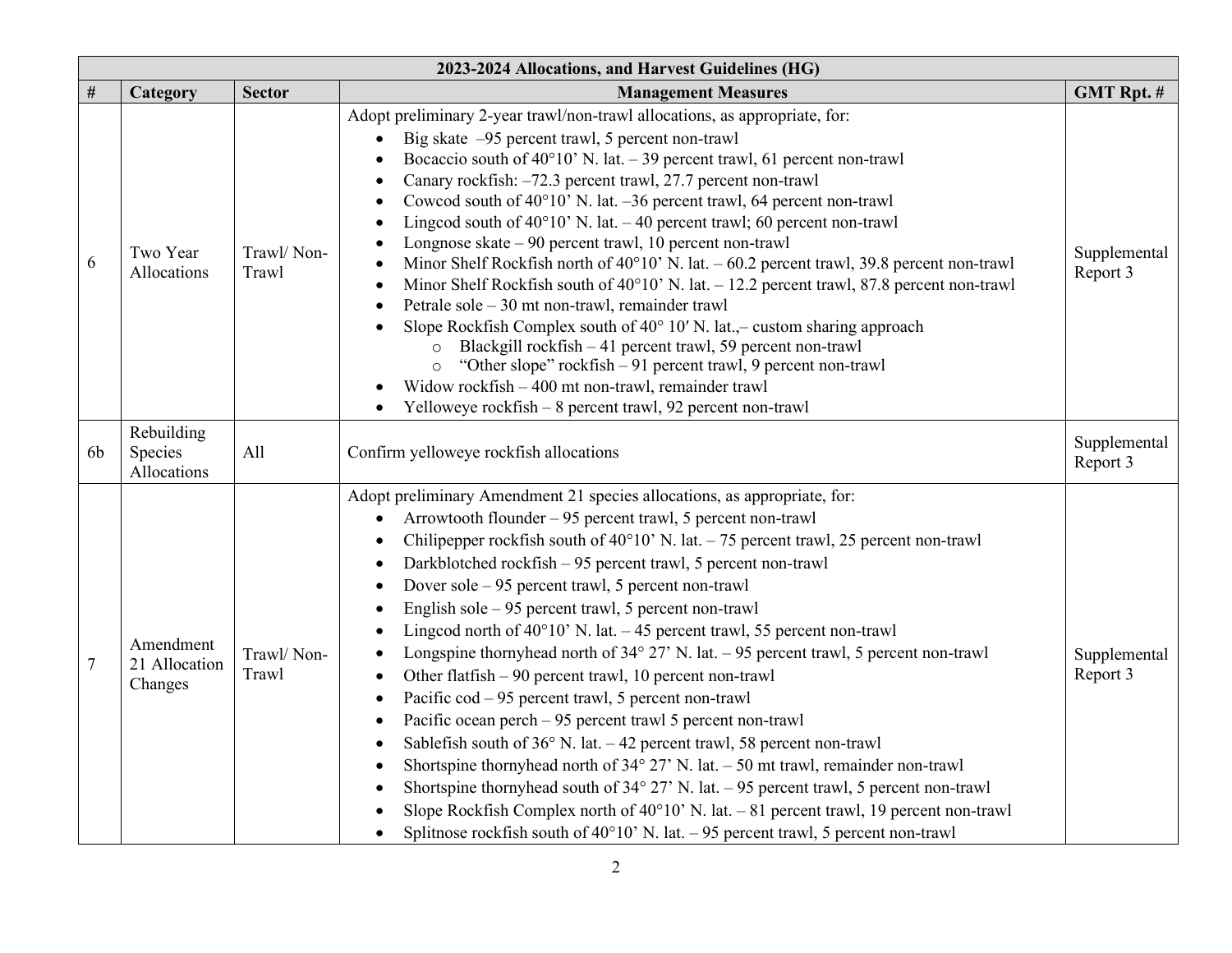<span id="page-2-0"></span>

|                | 2023-2024 Allocations, and Harvest Guidelines (HG) Continued |                          |                                                                                                                                                                                                                                                                                                                                                                                                                                                                                                                                                                                                                                                                                                                                                                                                         |                          |
|----------------|--------------------------------------------------------------|--------------------------|---------------------------------------------------------------------------------------------------------------------------------------------------------------------------------------------------------------------------------------------------------------------------------------------------------------------------------------------------------------------------------------------------------------------------------------------------------------------------------------------------------------------------------------------------------------------------------------------------------------------------------------------------------------------------------------------------------------------------------------------------------------------------------------------------------|--------------------------|
| #              | Category                                                     | <b>Sector</b>            | <b>Management Measures</b>                                                                                                                                                                                                                                                                                                                                                                                                                                                                                                                                                                                                                                                                                                                                                                              | <b>GMT Rpt#</b>          |
| $\overline{7}$ | Amendment<br>21 Allocation<br>Changes -<br>continued         | Trawl/Non-<br>Trawl      | Starry flounder $-50$ percent trawl, 50 percent non-trawl<br>Yellowtail rockfish north of $40^{\circ}10'$ N. lat. $-88$ percent trawl, 12 percent non-trawl<br>$\bullet$                                                                                                                                                                                                                                                                                                                                                                                                                                                                                                                                                                                                                                | Supplemental<br>Report 3 |
| 8              | HGs / State<br>Shares for<br>Stocks in a<br>Complex          | A11                      | Adopt preliminary HGs / component ACLs<br>$\triangleright$ Blackgill rockfish (within the Slope Rockfish Complex south of 40°10' N. lat.) – Status quo<br>allocation scheme<br>Oregon Black/Blue/Deacon Rockfish Complex - No species specific HGs<br>➤<br>WA & OR Cabezon/Kelp Greenling Complexes - No species specific HG<br>≻<br>Nearshore Rockfish Complex north of $40^{\circ}10'$ N. lat., by state – Status quo sharing agreement<br>➤                                                                                                                                                                                                                                                                                                                                                          | Supplemental<br>Report 3 |
| 9              | Within Trawl<br>Allocations                                  | <b>Trawl</b>             | Recommendations to adjust trawl allocations - Category deleted in November 2021                                                                                                                                                                                                                                                                                                                                                                                                                                                                                                                                                                                                                                                                                                                         | N/A                      |
| 10             | Within trawl<br>Set-aside                                    | At-sea<br>whiting        | Adopt preliminary at-sea whiting 2023-2024 set-asides, as appropriate.<br>> Evaluate need for an at-sea Pacific spiny dogfish set-aside -recommend amount if appropriate                                                                                                                                                                                                                                                                                                                                                                                                                                                                                                                                                                                                                                | Supplemental<br>Report 3 |
| 11             | Within non-<br>trawl HGs,<br>ACTs, or<br><b>Shares</b>       | LEFG/OA/<br>Recreational | Adopt preliminary 2-year within non-trawl HGs or shares, as appropriate, for:<br>Blackgill south of 40°10' N. lat. for limited entry and open access trip limit modeling<br>$\bullet$<br>Bocaccio south of 40°10' N. lat. - combined commercial and recreational shares<br>$\bullet$<br>Canary rockfish<br>$\bullet$<br>Cowcod south of $40^{\circ}10'$ N. lat.<br>$\bullet$<br>Sablefish south of 36° N. lat. for limited entry and open access trip limit modeling<br>$\bullet$<br>Nearshore Rockfish Complex north of 40°10' N. latitude<br>$\bullet$<br>Consider federal HG for the area 42° to 40°10' N. lat.<br>$\circ$<br>Consider state-specific HGs for Washington and Oregon<br>$\circ$<br>Nearshore Rockfish Complex south of 40°10' N. lat.<br>$\bullet$<br>Yelloweye rockfish<br>$\bullet$ | Supplemental<br>Report 3 |
|                |                                                              |                          | 'New' Management Measures <sup>2</sup>                                                                                                                                                                                                                                                                                                                                                                                                                                                                                                                                                                                                                                                                                                                                                                  |                          |
| 12             | <b>New</b><br>Management<br>Measures                         | All                      | CCA Repeal -moved to NT RCA package<br>a)<br>Prohibit directed fishery for shortbelly rockfish - moved to stand-alone management measure<br>$\mathbf{b}$<br>FMP Amendment to establish shortbelly rockfish bycatch threshold to trigger Council review<br>$\mathbf{c}$<br>Quillback rockfish rebuilding plan: Not applicable at present<br>d)<br>Non-bottom contact hook-and-line gear allowance in the non-trawl RCA.<br>e)<br>Amendment to extend primary sablefish season end date from Oct. 31 to Dec. 31<br>f)                                                                                                                                                                                                                                                                                     | Supplemental<br>Report 4 |

<sup>2</sup> Items a, b, and d removed for reasons stated in text.